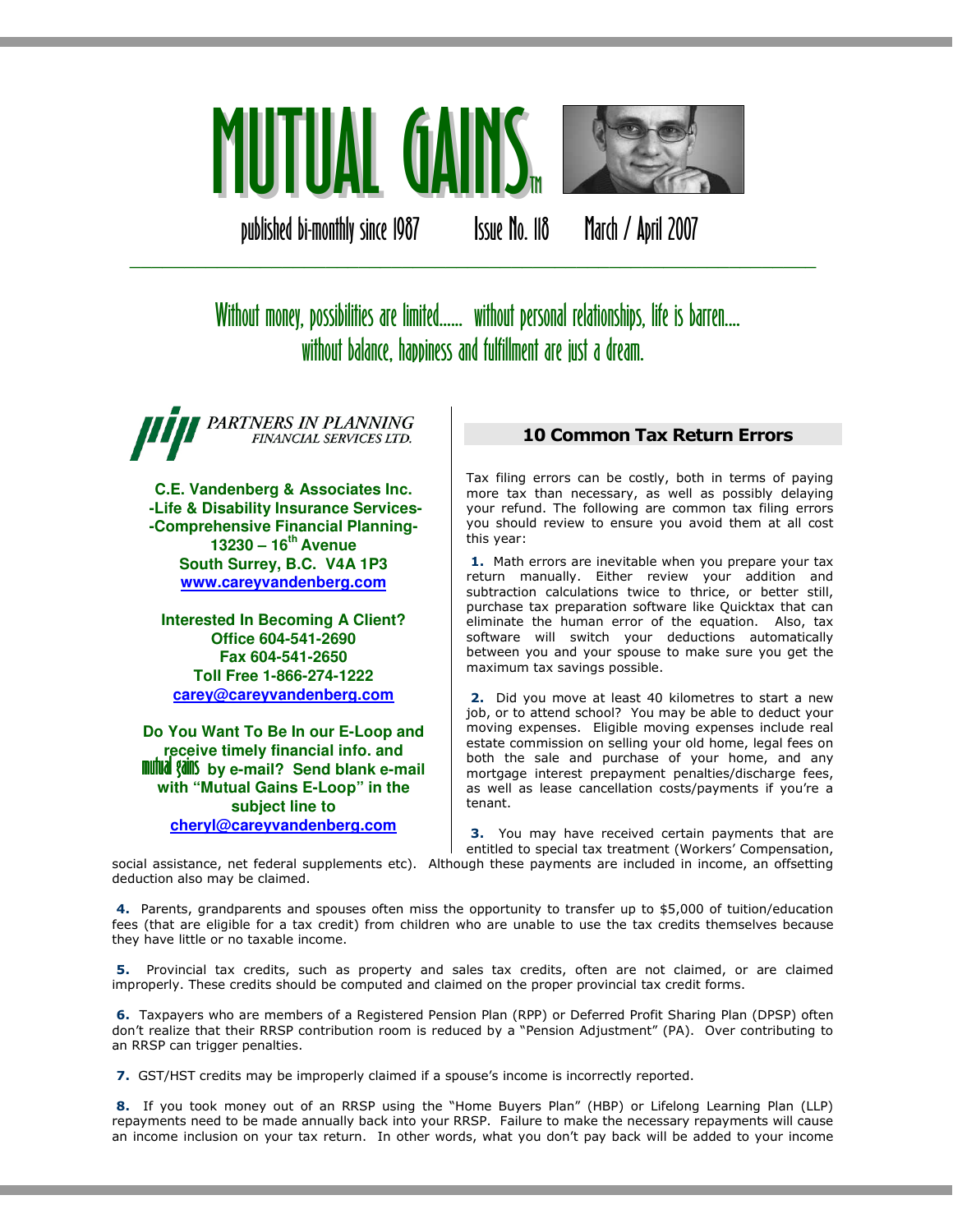which means additional tax to pay. More importantly, if you have made RRSP contributions, be sure to make the appropriate repayment designation on Schedule 7 of the personal tax return.

9. Failing to maximize claims for non-refundable tax credits for spouses/common-law partners (CLPs). Many spouses/ CLPs neglect to combine their medical expenses on the lower income spouse's tax return, and/or fail to combine their charitable donation receipts and claim them on the higher income spouse's tax return. Failing to apply these simple strategies to maximize eligible tax credits may result in you paying greater income tax than is necessary. Tax software (see point #1) will automatically re-allocate your deductions and credits between the two of you to ensure you are paying as little tax as legally possible.

10. Forgetting to maximize claims for non-refundable tax credits by seniors, including incorrect age and disability amounts, and/or pension income credits. In addition, a common medical expense incurred by many seniors, and often not claimed, is health insurance premiums paid for out-of-country medical expense insurance while travelling.

#### Significant Federal Budget Announcements

Below are a handful of the more significant changes in the most recent Federal Budget:

- RRIF has to start by age 71 (up from the previous age of 69)
- There is now no RESP contribution limit (it used to be \$4,000 per year). Also, the maximum grant paid by the government to annual contributions will go up to \$500 per year (\$2,500 annual contribution rather than \$2,000).
- For every child you have under age 18 you will save up to \$310 in income tax.
- A Registered Disability Savings Plan (RDSP) has been announced allowing a parent or guardian of a disabled person to put money into a plan and have it compound tax free. The government will also pay grants into the plan up to \$3,500 per year (based on an annual contribution of \$\$1,500).
- You can donate to your own family's private foundation and not trigger any capital gains on investments transferred in (see article further down titled "You Can Have A Charitable Foundation In Your Family's Name").
- All scholarships and bursaries (post secondary AND elementary and secondary school) are now tax free to the recipient.
- The additional tax credits for "Super" flow through investments (worth approx. \$1,500 in tax savings per \$10,000 invested) had been continued for another year.

#### Get Steady Income The SWP Way

A particular mutual fund which started in 1981 has an average annual compounded rate of return over the past 25 years of 14.8% per year. This investment has proven to be an excellent investment for a SWP (Systematic Withdrawal Plan), and a real estate investment alternative worthy of your consideration.

If you had put \$100,000 in this fund when it started and since then had the investment portfolio pay you \$833 per month, every month for 25 years (300 months) you would have received \$250,000. That is the smallest part of the equation. Your portfolio would still have been worth \$1.2 million at the end of December 2006.

Despite what we "feel" or "believe" to be true, the truth is that I have seen no real estate investment in Canada that has produced (net of all costs) such an outstanding return as consistently and over such a long time period.

#### Using A SWP Strategy As A Rental Property Alternative

Many people have used a SWP to pay themselves tax efficient income in their retirement. But what if you are in your 30's or 40's and are no where near retirement? The other way you can apply a SWP investment strategy is by borrowing the money for the investment and having the portfolio pay your interest costs or pay off your investment loan over time.

If as above, you borrow the \$100,000 and to be conservative, did a SWP of only \$500 per month instead of \$850, which is just enough to cover your interest costs on the investment loan, how do you think your financial picture could look like 10, 15, 20 or 25 years from now? All with no tenants, property taxes, strata maintenance, new roofs, hot water tanks, damage deposits or leaky condos to deal with or pay for. Nice.

Disclaimer: Mutual funds and other securities are not guaranteed. Their values change and past performance may not be repeated. Borrowing for investment purposes carries risk. Our company's risk disclosure talks about these risks. PIP Leverage Disclosure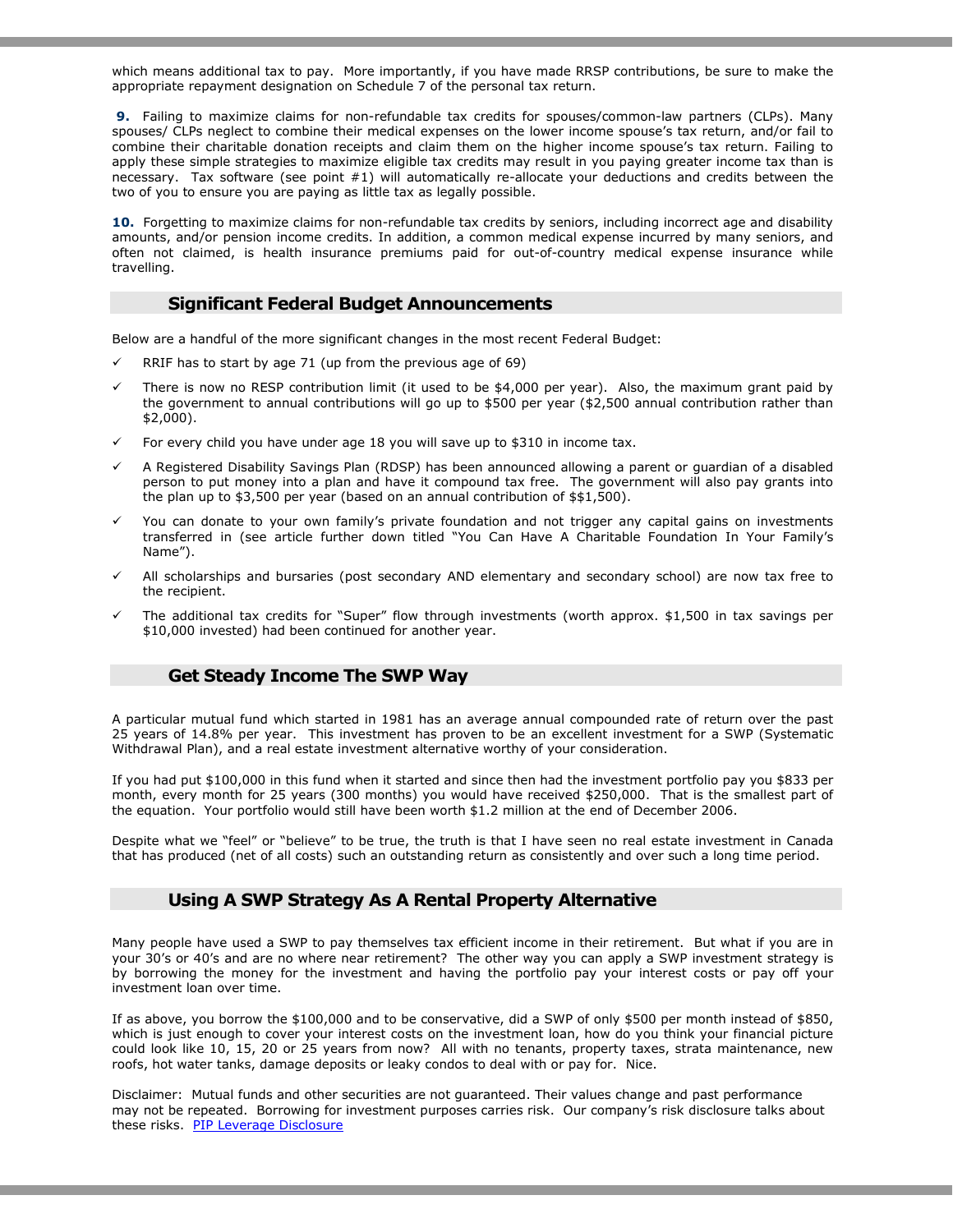#### Tax Shelter Red Flags

Over the past 20 years I have seen all kinds of secret, hush hush, join a special, select group to take advantage of a lucrative money making or tax saving deal. All have left a wake of financial losses and devastation. Here are a couple of common warning signs that should raise a red flag or two when you are presented with a money making proposition:

- An opportunity to invest in high-yielding offshore investments.
- $\mu$  To get in on the investment you must join a club which in most cases you are paying a one time or annual fee. Membership will also require that the sign an agreement that you will not share any detailed information about the investment with anyone.
- $\mathbb h$  The investment triggers losses which promise that you can take a tax free withdrawal from your RRSP or RRIF.
- Your money is given to the promoter who in turn tells you that it will be put into an offshore account or investment.

You are told your money won't be traceable by the government and because of that their will be no tax to pay on the money you make on the investment.

If at any time you are presented something that sounds very attractive and tempting please do feel free to call or e-mail me what you have been offered. I would be happy to give it a smell test and let you know my thoughts. Hopefully it will insulate you from financial and emotional havoc.

#### Preparing For When We Can't Take Care Of Ourselves

As the baby boom generation ages and health-care costs rise, a greater portion of parents' medical expenses may fall on their children's shoulders. Including financial protection of some kind should be included in an overall financial plan. In this case it would be Long Term Care insurance that would pick up the tab.

Many people are not aware that Long Term Care (LTC) insurance coverage can be purchased to pay for nursing care or assisted living later in life. If your family has long life genes then coverage can be especially valuable as it pays out for life. With a cost of \$2,500 per month quite normal, this can eliminate a burdensome cost, especially if one of the couple is still healthy and will continue to live in their primary residence. If Alzheimers or Dementia is the issue LTC can cover a very expensive care situation. Long-term-care insurance is the financial safety net in all of these cases.

Issues associated with the later years in life, particularly retirement income and long-term care can be difficult subjects that neither aging parents nor their middle-aged children want to confront. However, it is in the best interests of the whole family to talk about long-term financial questions before a crisis hits. Talking about it "tomorrow" won't do you any good if something happens today. If family members resist having a conversation about long-term finances, it can help a great deal to have a third party such as a financial planner moderate the discussion as it can soften the emotional issues that come up.

#### You Can Have A Charitable Foundation In Your Family's Name

A Charitable Giving Fund is designed to make giving a regular part of your overall financial plan for almost anyone. A foundation in your family's name is not only for the very wealthy. It is now a simple and convenient solution that combines immediate tax benefits with the ability to support your favourite charities now and in the future. Here is how it works:

- 1. THE INITIAL GIFT Decide on how much you would like to donate. The initial gift to the Fund in most cases must be at least \$25,000.
- 2. MAKE THE DONATION Help your client decide how to donate to their Fund. The donation may be in cash, stocks, bonds, mutual funds or insurance. You get one large tax receipt as soon as you put money into your foundation. And with the most recent federal budget, if you are transferring in an investment that has a capital gain attached, you trigger no capital gains tax on the transfer into your foundation.
- 3. NAME THE FUND Decide what your client would like to call their Fund. Every time a grant is sent to a charity, the Fund's name will be cited as the source of the gift (unless you chooses to give anonymously). e.g. "The *(insert your family's name here)* Family Charitable Giving Fund".
- 4. CHOOSE YOUR INVESTMENTS AND CHARITIES If the donation was in cash make a decision on what you want to invest in and which "Eligible Charities" will receive annual grants.